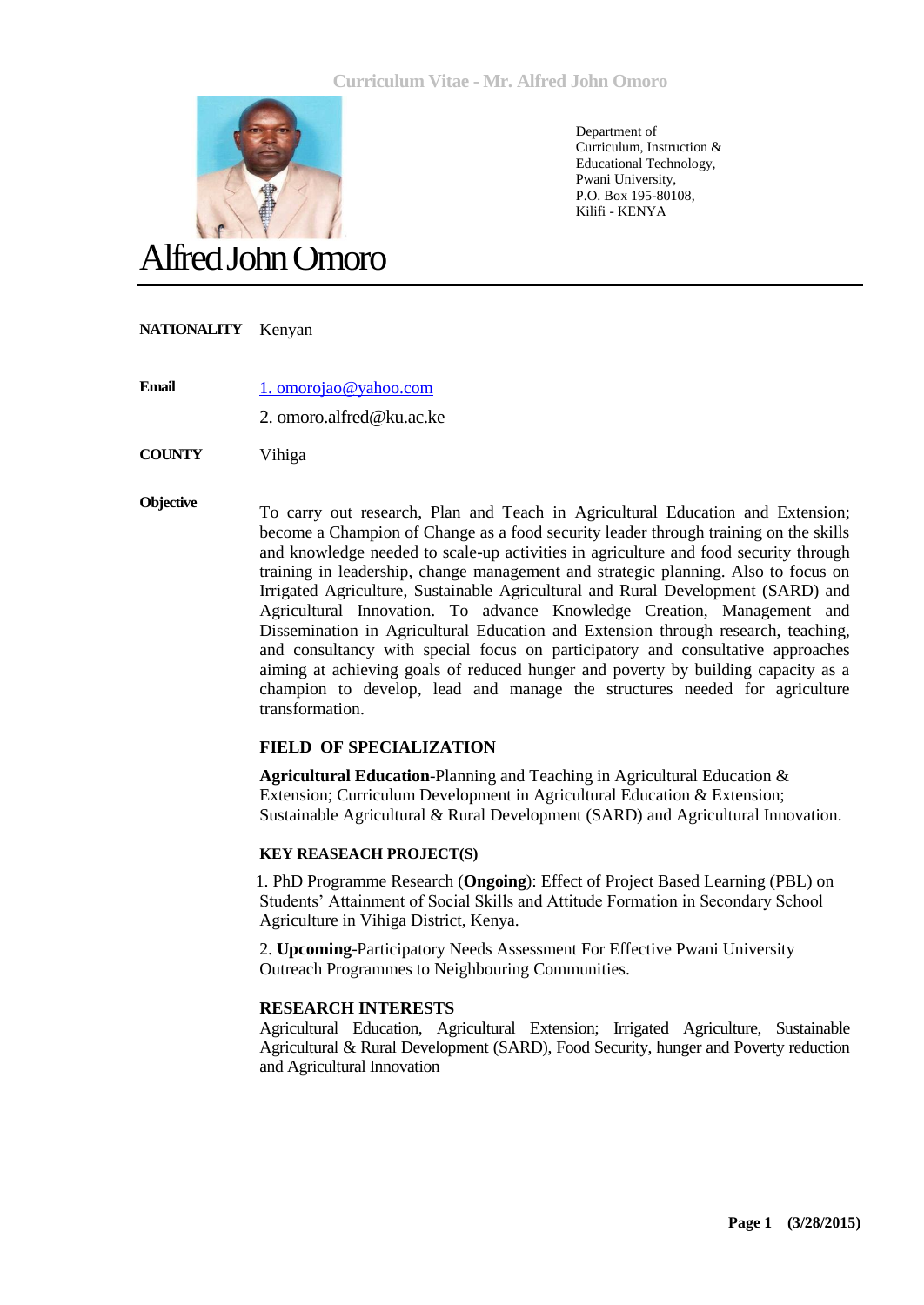| <b>Academic</b><br><b>Qualifications</b> | 2013 - Date   | Pursuing PhD (Agricultural Education) at Egerton<br>University, Njoro-Kenya. (ongoing)                                                                                                                                                                                                                                                                                                                                                                                                                                                                                                                                                                                                                                                                                                                                                                                                    |
|------------------------------------------|---------------|-------------------------------------------------------------------------------------------------------------------------------------------------------------------------------------------------------------------------------------------------------------------------------------------------------------------------------------------------------------------------------------------------------------------------------------------------------------------------------------------------------------------------------------------------------------------------------------------------------------------------------------------------------------------------------------------------------------------------------------------------------------------------------------------------------------------------------------------------------------------------------------------|
|                                          |               | <b>PhD Research Title:</b> Effect of Project Based Learning on<br>Students' Attainment of Social Skills and Attitude Formation<br>in Secondary School Agriculture in Vihiga District, Kenya"                                                                                                                                                                                                                                                                                                                                                                                                                                                                                                                                                                                                                                                                                              |
|                                          | 1999 - 2005   | MSc (Agricultural Education), Egerton University, Njoro –<br>Kenya.                                                                                                                                                                                                                                                                                                                                                                                                                                                                                                                                                                                                                                                                                                                                                                                                                       |
|                                          |               | <b>Master of Science Thesis: "The Relationship between</b><br><b>Instructional Procedures and Student's Performance</b><br>in Secondary School Agriculture in Nakuru District,<br>Kenya".                                                                                                                                                                                                                                                                                                                                                                                                                                                                                                                                                                                                                                                                                                 |
|                                          | 1994 - 1996   | BSc (Second Class Honors-Upper Division), Agricultural<br>Education and Extension, Egerton University, Njoro -<br>Kenya. Cumulative Average 66.85%.                                                                                                                                                                                                                                                                                                                                                                                                                                                                                                                                                                                                                                                                                                                                       |
|                                          | 1987-1990     | Dip. (Credit), Agricultural Education and Extension-<br>Egerton University, Njoro – Kenya. GPA-3.29 out of 4.00                                                                                                                                                                                                                                                                                                                                                                                                                                                                                                                                                                                                                                                                                                                                                                           |
|                                          | 1984 - 1985   | Kenya Advanced Certificate of Education (KACE) -<br>1 principal, 3 subsidiary passes, St.Mary's School, Yala,<br>Siaya District - Kenya.                                                                                                                                                                                                                                                                                                                                                                                                                                                                                                                                                                                                                                                                                                                                                  |
|                                          | 1980 - 1983   | Kenya Certificate of Education (KCE) -17 Points, Malava<br>Boys'High School, Kakamega District-Kenya.                                                                                                                                                                                                                                                                                                                                                                                                                                                                                                                                                                                                                                                                                                                                                                                     |
|                                          | 1973-1979     | Certificate of Primary Education (CPE) -34 out of 36 Points,<br>Emmatsi Primary School, Kakamega District - Kenya.                                                                                                                                                                                                                                                                                                                                                                                                                                                                                                                                                                                                                                                                                                                                                                        |
| <b>Professional</b><br><b>Experience</b> | $2012 - Date$ | Lecturer in Agricultural Education, Department of Curriculum,<br>Instruction and Educational Technology, Pwani University-<br>Kenya. Units taught:<br>■ Fundamentals of Agricultural Education and Extension<br>" Planning and Teaching in Agricultural Education<br>" Management of Resources and Facilities for teaching<br>agriculture<br>Research Methods in Agricultural Education<br>" Management of Agricultural Organizations<br>• Dry land Agriculture<br>Irrigated Agriculture<br>History and Development of East African Agriculture<br>■ Weed Science<br>■ Farming Systems<br>Gender and Agricultural Development<br>" Programme Planning, Implementation, Monitoring<br>&Evaluation (PPIM&E)<br>· Subject Methods (Agriculture)<br><b>Extension Education</b><br><b>Principles of Crop Production</b><br>Rural Sociology<br><b>Extension Education and Rural Development</b> |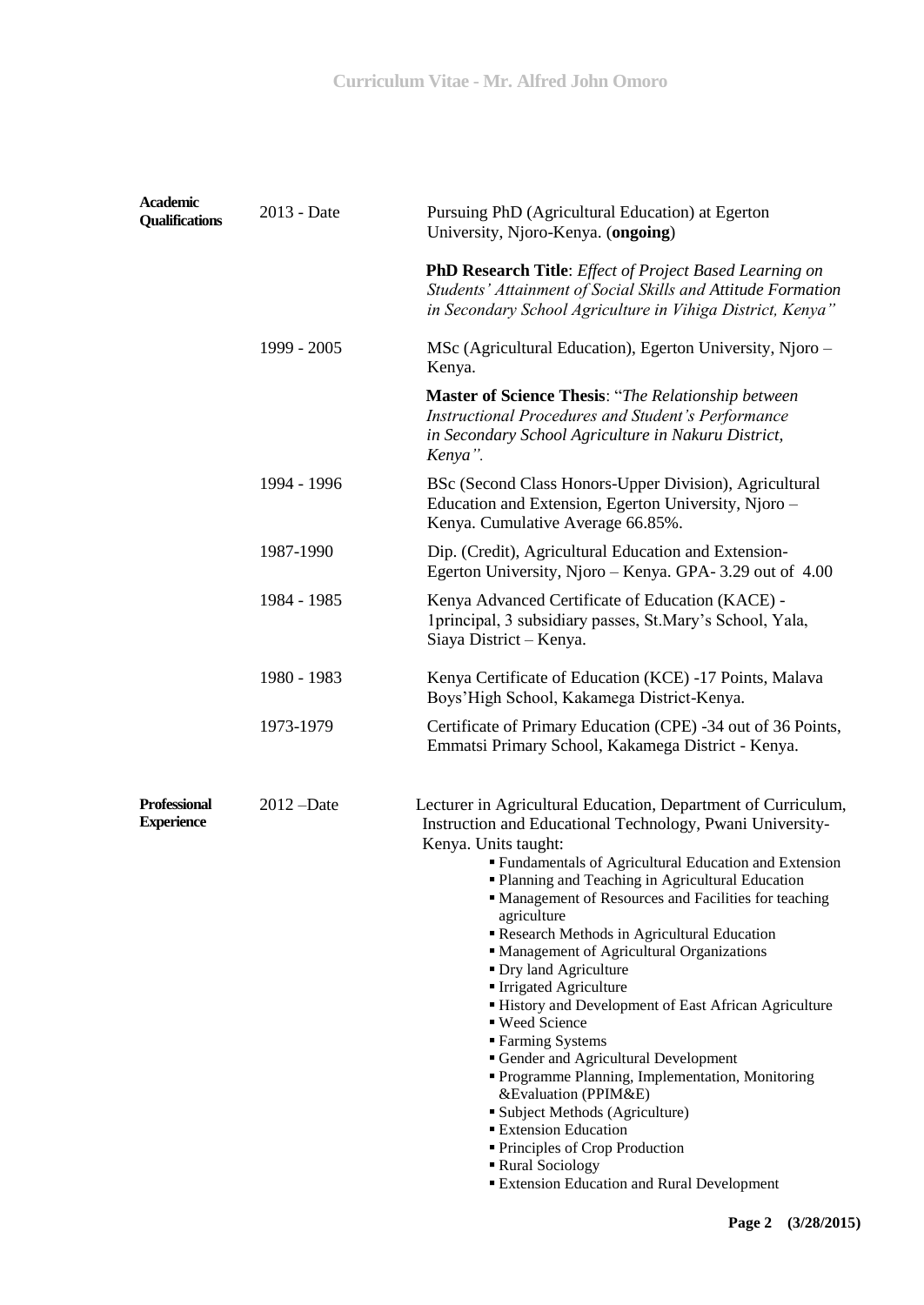- Agricultural Education Seminars and Field Visits
- Technical Writing and Reporting
- Field Attachment/Teaching Practice
- Curriculum Development
- General Methods of teaching.

#### **RESPONSIBILITIES**

- Teaching Agricultural Education courses/Units in the Department.
- Teaching Technical Agriculture units to support Departments.
- **Programme Coordinator-BSc and Diploma in Agricultural Education**  $\&$ Extension -School of Education, Pwani University.
- Progamme Coordinator, Field Attachment -School of Education, Pwani University.
- Curriculum Development for Master of Science in Agricultural Education (MSc. AGED)
- Curriculum Development for Bachelor of Science in Agricultural Education & Extension (BSc. AGED)
- **Curriculum Development for Diploma in Agricultural Education & Extension** (Dip. AGED)
- Carrying out Research in Agricultural Education, Irrigated Agriculture,Sustainable Agricultural &Rural Development (SARD) and Agricultural Innovation.
- Consultancy Services in Agriculture ,Extension and Rural Development
- Supervising Students Projects.
- Supervising/Assessing Students on Field Attachment & Teaching Practice.
- Carrying out any other relevant duties assigned by University.

| <b>2005-Date</b> | <b>Part time Lecturer, Department of Educational</b><br><b>Communication and Technology, Kenyatta University.</b><br>Unit taught: ECT 330: Subject Methods (Agriculture).                                                                |
|------------------|------------------------------------------------------------------------------------------------------------------------------------------------------------------------------------------------------------------------------------------|
| May, 2009 - 2012 | Senior Lecturer, Department of Agricultural and Mechanical<br>Engineering, Rift Valley Institute of Science & Technology<br>(RVIST), Nakuru District-Kenya. Teaching General<br>Agriculture and Extension Education to Diploma students. |
| 1996-2009        | Senior Graduate teacher (Agriculture/Biology) at Kilimo<br>High School, Egerton University, Nakuru District-Kenya.                                                                                                                       |
| $1990 - 1994$    | Agriculture / Biology teacher at Nyansabakwa High<br>School, Nyamira District Kenya.                                                                                                                                                     |

## **COMPETENCIES & SKILLS**

- **Effective communication skills**
- **Trainer of Trainers**
- Technical agriculture (crop science, animal science, agricultural economics, agricultural engineering; soil science)
- **Teamwork skills**
- **Leadership skills**
- **Social skills**
- Monitoring  $& Evaluation(M&E)$
- Technical Writing and Reporting
- Quantitative and Qualitative Research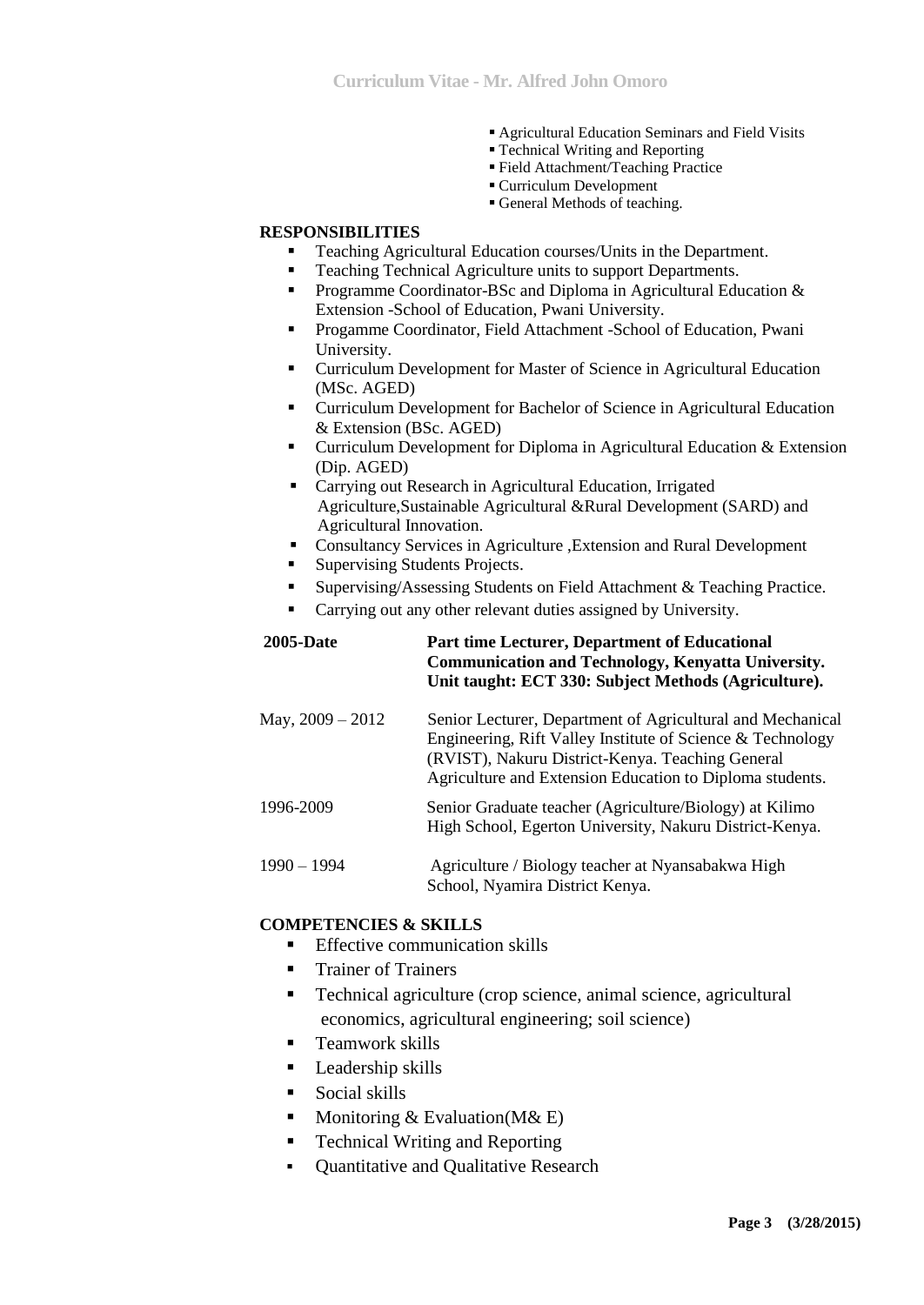## **Publications** *SELECTED TECHNICAL PUBLICATIONS*

**Omoro, J.A,**Udoto,M.O,Kibett,J.K,Ochola,W.O (2013).Defining and Measuring Technical Thinking: Students' Technical Abilities in Kenyan Institutes of Science and Technology. Accepted for publication in Journal of Agricultural Science and Technology (**In press**; Manuscript No. JAST-E13082202).

**Omoro, J.A**, Udoto, M.O, Kibett, J.K, Ochola, W.O (2012).Using Research Methods to Evaluate an Extension Programme. Proceedings of the 7<sup>th</sup> Egerton University's international Conference: Research and Expo.

**Omoro, J.A,** Udoto, M.O, Kibett, J.K, Ochola, W.O (2011). Students' Rationale for Selection of Agriculture subject in Nakuru District Secondary schools by gender and type of area raised in. Proceedings of the  $6<sup>th</sup>$  Egerton University's International Conference: Research and Expo. pp 401-413.

**Omoro, J.A,** Udoto, M.O, Kibett, J.K, Ochola, W.O (2011). Perceptions of Kericho District Secondary School Agriculture and Science Teachers regarding Barriers, Support and Collaboration to Integration of Science and Agriculture. Proceedings of the  $6<sup>th</sup>$  Egerton University's International Conference: Research and Expo. pp 309-318.

**Omoro, J.A,** Udoto, M.O, Kibett, J.K, Ochola, W.O (2010). Effects of Teaching Methods on Student Achievement, Attitude and Retention in Secondary School Agriculture in Nakuru District of Kenya. *International Journal of Research in Education 2(9), 105-111.*

**Omoro, J.A,**Udoto,M.O,Kibett,J.K,Ochola,W.O (2010).Attitudes of Nakuru District Secondary School Agriculture and Biology Students towards Information Technology. *Journal of Research in Education 2(9), 64-71.*

**Omoro, J.A,** Udoto, M.O, Mungai, P.C (2009). The Relationship between Instructional Procedures and Student's Performance in Secondary School Agriculture in Nakuru District, Kenya. Proceedings of the 4<sup>th</sup> Egerton University's Annual Research Week and International Conference. pp 274- 281.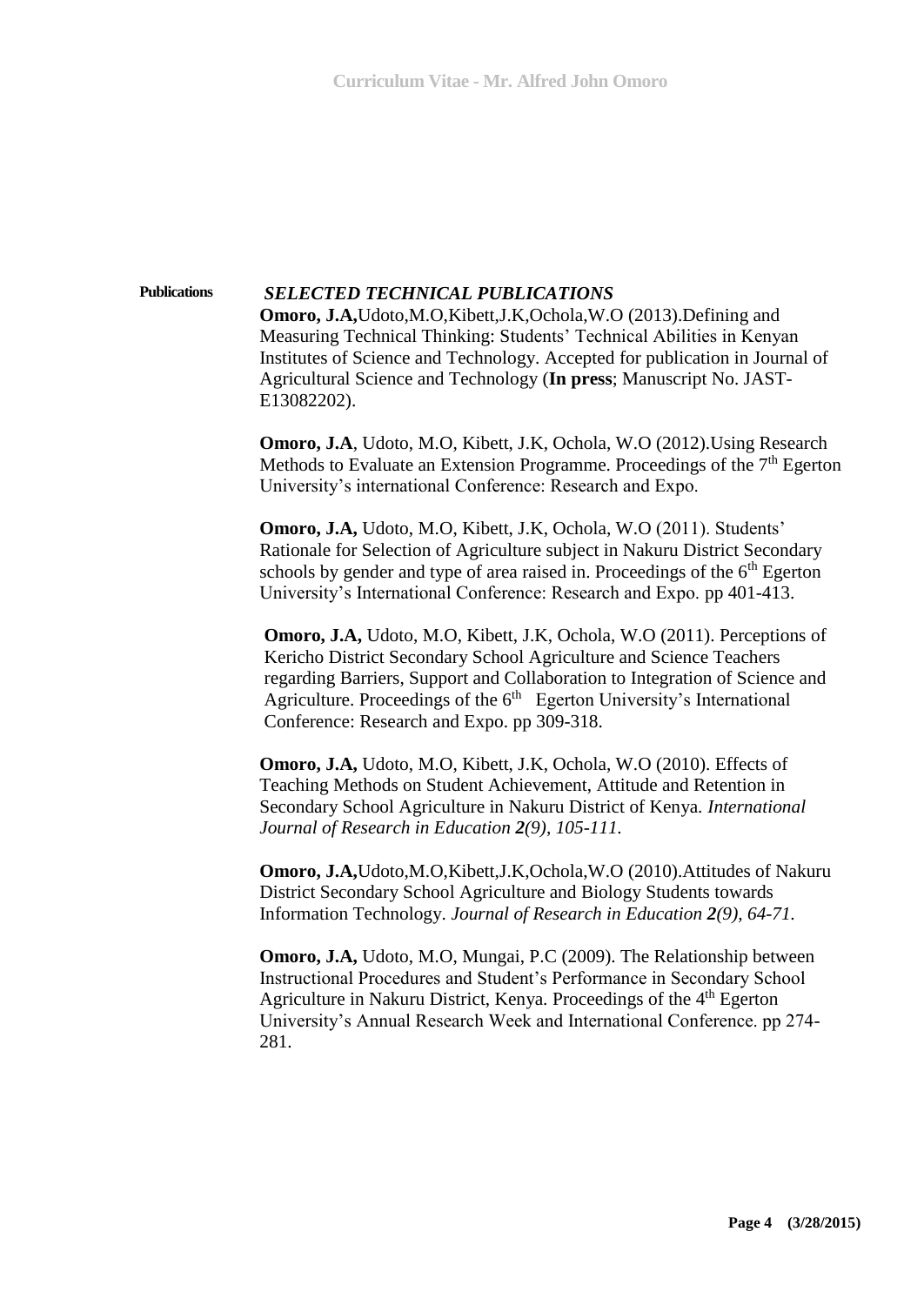## **CONFERENCES/SEMINARS/WORKSHOPS**

| 24 <sup>th</sup> Nov.-5 <sup>th</sup> Dec, 2014 | Conducted basic and advanced training to Cassava<br>Production Promoters (CPPs), Field Extension<br>Officers(FEOs) and CAST staff on Semi-arid land farming,<br>green grams, cowpeas and cassava production in Ganze Sub-<br>County, Kilifi County, Kenya |
|-------------------------------------------------|-----------------------------------------------------------------------------------------------------------------------------------------------------------------------------------------------------------------------------------------------------------|
| $6^{th}$ -7 <sup>th</sup> , Nov, 2014           | National Stakeholders Workshop on Child Care and<br>Protection Service Providers Curriculum Development at<br>Resource Centre, Pwani University, Kilifi-Kenya.                                                                                            |
| 14th - 15th, May 2013                           | Workshop on Preparation of Course Outlines to standards<br>recommended by the Commission for University Education<br>(CUE), School of Education Pwani University, (2013).                                                                                 |
| 27th-28th, March, 2013                          | Strengthening HIV/AIDS Mainstreaming into University<br>Curriculum Workshop at North Coast Beach Hotel,<br>Kikambala, Kilifi. (2013).                                                                                                                     |
| 26th -28th, Sept, 2012                          | Research and Development for advancement of Humanity:<br>7 <sup>th</sup> Egerton University's International Conference:<br>Research and Expo. ARC Hotel, Egerton<br>University, Njoro-Kenya. Presented a technical paper.                                 |
| 21st-23rd, Sept 2011                            | Transformative Research for Sustainable Development: 6 <sup>th</sup><br>Egerton University's International Conference: Research<br>and Expo. ARC Hotel, Egerton University, Njoro-Kenya.<br>Presented three technical papers.                             |
| 10th-28th Oct, 2011                             | Research Methodology Training (RMT) for PhD and Masters<br>Students by OSSREA/Egerton University at Egerton<br>University-Kenya. (2011).                                                                                                                  |
| 22nd -24th, Sept 2010                           | Transformative Research for Sustainable Development: 5 <sup>th</sup><br>Egerton University's Annual Research Week<br>and International Conference: ARC Hotel, Egerton<br>University, Njoro-Kenya. Presented two technical papers.                         |
| 15 <sup>th</sup> -17 <sup>th</sup> , Sept 2009  | Towards the Realisation of Sustainable Growth and<br>Development: 4 <sup>th</sup> EgertonUniversity's Annual Research<br>Week and International Conference: ARC Hotel, Egerton<br>University, Njoro-Kenya. Presented a technical paper                    |
| 30th Aug-1st Sept, 2009                         | National Stakeholders Consultative Workshop for<br>Developing a Regional PhD Programme<br>in Agricultural and Rural Innovation Studies (ARIS) at<br>ARC Hotel, Egerton University, Njoro (2009).                                                          |
| 24th-27th May 2006                              | Agroforestry Material Writers Workshop at Agriculture<br>Resources Centre (ARC) Hotel, Egerton University,<br>(2006).                                                                                                                                     |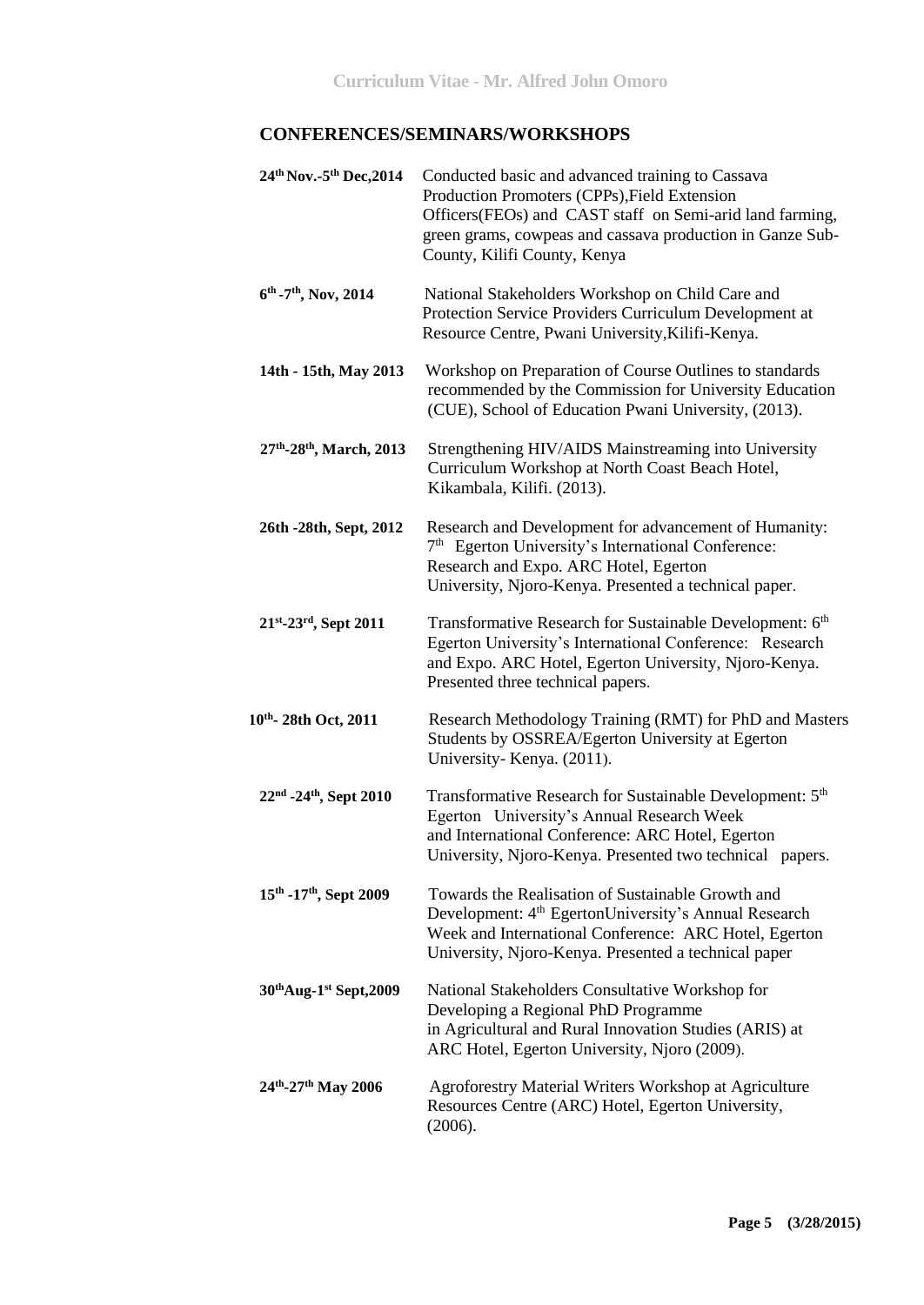|                                        | $30th$ April-13 <sup>th</sup> May, 2006 In-service training for Secondary Mathematics and Science |
|----------------------------------------|---------------------------------------------------------------------------------------------------|
|                                        | teacher's seminar at the Centre for Mathematics, Science                                          |
|                                        | and Technology Education in Africa (CEMASTEA-Karen,                                               |
|                                        | Nairobi). (2006)                                                                                  |
|                                        |                                                                                                   |
| $24$ th $26$ th N <sub>ov</sub> $2005$ | Doliny Workshop of linking the Integration of Integrated                                          |

| $24^{\rm th}$ – $26^{\rm th}$ Nov, 2005 | Policy Workshop of linking the Integration of Integrated     |
|-----------------------------------------|--------------------------------------------------------------|
|                                         | Natural Resource Management (INRM) and Agro forestry         |
|                                         | (AF) practices into Primary, Secondary and Tertiary          |
|                                         | Institutions Curriculum at Stem Hotel, Nakuru-Kenya. (2005). |
|                                         | Presented a technical paper.                                 |
|                                         |                                                              |

24<sup>th</sup> **April-7<sup>th</sup> May, 2005** In-service training for Secondary Mathematics and Science teacher's seminar at the Centre for Mathematics, Science and Technology Education in Africa (CEMASTEA-Karen, Nairobi).(2005)  $5^{\text{th}} - 16^{\text{th}}$  April, 2004 **th – 16th April, 2004** In-service training for Secondary Mathematics and Science teacher's seminar at the Kenya Science Teachers College

#### **ADDITIONAL PROFESSIONAL ACTIVITIES**

(KSTC).

| 24 <sup>th</sup> Nov.-5 <sup>th</sup> Dec, 2014 | Developed a Curriculum for basic and advanced<br>training on semi-arid land farming, cassava, green grams and<br>cowpeas production for Cassava Production Promoters<br>(CPPs), Field Extension Officers (FEOs) and CAST<br>staff, Kilifi County-Kenya |
|-------------------------------------------------|--------------------------------------------------------------------------------------------------------------------------------------------------------------------------------------------------------------------------------------------------------|
| $7th$ May, 2003                                 | Facilitator, field day for Secondary School Agriculture<br>students on Farm Machinery organised by Young Farmers<br>Clubs (YFC)-Central Rift Branch (CRB) held at Egerton<br>University, Njoro, Department of Agricultural<br>Engineering.(2003)       |
|                                                 | 23 <sup>rd</sup> Aug - 3 <sup>rd</sup> Sept, 2004 SMASSE facilitator/trainer, at District INSET                                                                                                                                                        |
|                                                 | (Nakuru/Narok Districts) at St. Mary's Girls High School,                                                                                                                                                                                              |
|                                                 | Narok, training Mathematics and Science teachers of                                                                                                                                                                                                    |
|                                                 | Narok District on good practices of teaching                                                                                                                                                                                                           |
|                                                 | Mathematics and Sciences. (2004)                                                                                                                                                                                                                       |
|                                                 | $21st$ Aug $-2nd$ Sept, 2005 Facilitator at District SMASSE Workshop during In Service                                                                                                                                                                 |
|                                                 | Education and Training (INSET) at Njoro Boy High                                                                                                                                                                                                       |
|                                                 | School to train Mathematics and Science teachers of                                                                                                                                                                                                    |
|                                                 | Nakuru District on appropriate practices of teaching                                                                                                                                                                                                   |
|                                                 | Mathematics and Sciences. (2005)                                                                                                                                                                                                                       |
|                                                 | 20 <sup>th</sup> Aug - 2 <sup>nd</sup> Sept, 2006 Facilitator at District SMASSE Workshop during In Service                                                                                                                                            |
|                                                 | Education and Training (INSET) at Njoro Boy High                                                                                                                                                                                                       |
|                                                 | School to train Mathematics and Science teachers of                                                                                                                                                                                                    |
|                                                 | Nakuru District on appropriate practices of teaching                                                                                                                                                                                                   |
|                                                 | Mathematics and Sciences. (2006)                                                                                                                                                                                                                       |

#### **AWARDS**

| Date/Year                       | <b>Title of Certificate</b>         | <b>Institution Awarding</b> |
|---------------------------------|-------------------------------------|-----------------------------|
| $20th$ Jan, 2014                | Stakeholders conference on          | Pwani University            |
|                                 | Curriculum Review                   |                             |
| $3^{\text{rd}} - 5^{\text{th}}$ | <b>First International</b>          | University of Eldoret/      |
| Sept.2013                       | <b>Interdisciplinary Conference</b> | Anambra State University    |
| $27^{th}$ -28 <sup>th</sup>     | HIV/AIDS Mainstreaming and          | Pwani University            |
| Mar.2013                        | Integration into the University     |                             |
|                                 | Curriculum                          |                             |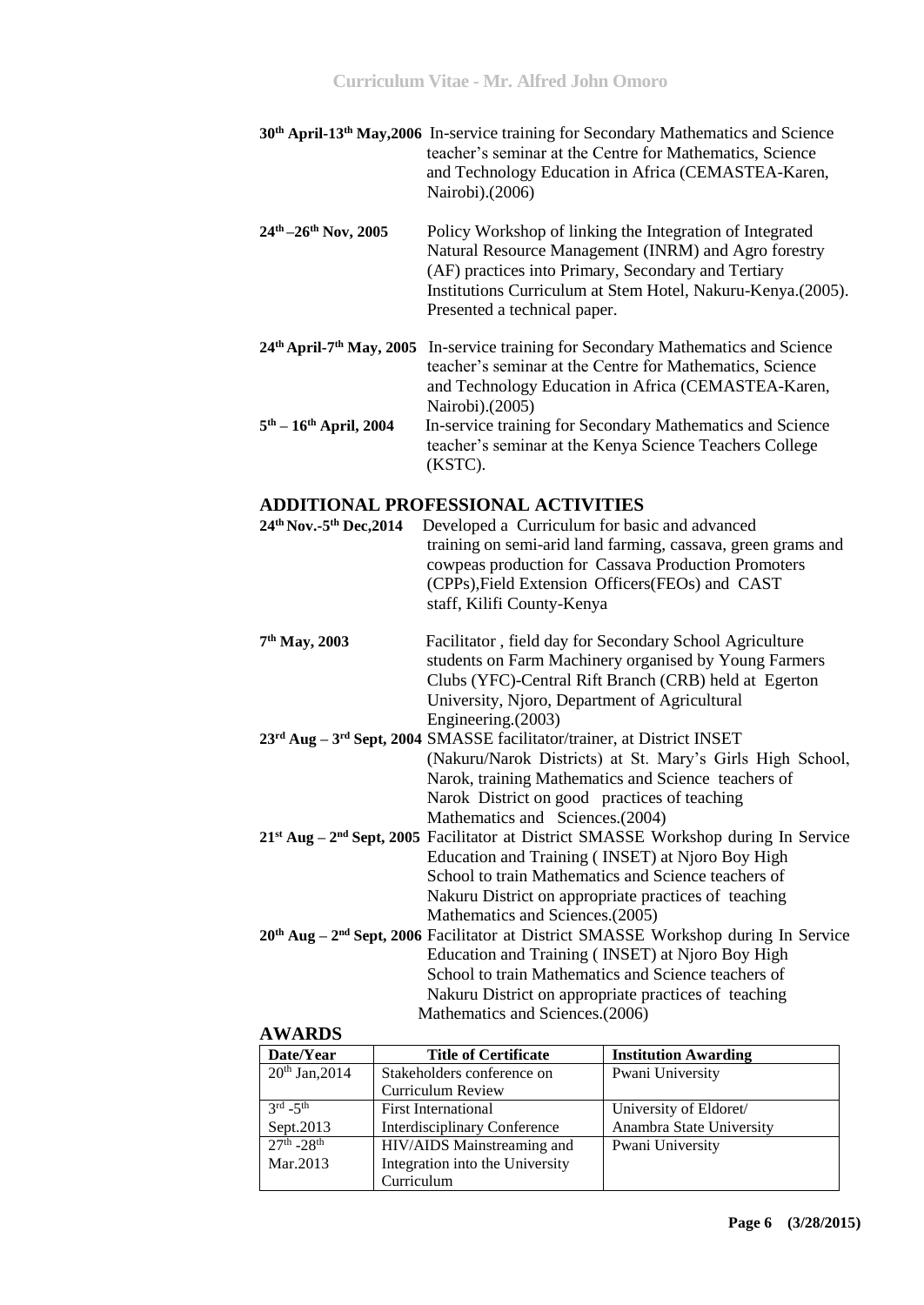| $10^{th}$ -28 <sup>th</sup>             | <b>Research Methodology</b>           | Organization for Social Science     |
|-----------------------------------------|---------------------------------------|-------------------------------------|
| Oct.2011                                | Training(RMT) for PhD                 | Research in Eastern and Southern    |
|                                         | candidates                            | Africa (OSSREA)                     |
| 5 <sup>th</sup> July, 2008              | Young Farmers Clubs of Kenya          | Agricultural Society of             |
|                                         | <b>National Rally</b>                 | Kenya(ASK)                          |
| 20 <sup>th</sup> June, 2007             |                                       |                                     |
|                                         | <b>Career Teachers Workshop</b>       | Kabarak University/Edu-             |
|                                         |                                       | Worldwide consultants               |
| $3^{\text{rd}} - 16^{\text{th}}$        | In-Service Training for Secondary     | Centre for Mathematics, Science     |
| June, 2007                              | Mathematics and Science               | and Technology Education in         |
|                                         | <b>Teachers</b>                       | Africa (CEMASTEA)/Ministry of       |
|                                         |                                       | <b>Higher Education</b>             |
| $24^{th} - 27^{th}$                     | <b>Agroforestry Training Material</b> | Egerton University Research &       |
| May, 2006                               | Writers' Workshop for School          | <b>Extension Division</b>           |
|                                         | and College Professionals             |                                     |
|                                         |                                       | Centre for Mathematics, Science     |
| 30 <sup>th</sup> April-13 <sup>th</sup> | In-Service Training for Secondary     | and Technology Education in         |
| May, 2006                               | Mathematics and Science               | Africa (CEMASTEA)/Ministry of       |
|                                         | <b>Teachers</b>                       | <b>Higher Education</b>             |
| $23^{rd} - 26^{th}$                     | Workshop on Integrating               | Egerton University Research &       |
| Nov.2005                                | Agroforestry and Natural              | <b>Extension Division.</b>          |
|                                         | Resource Management (NRM)             |                                     |
|                                         | into school and college curricula     |                                     |
| 24 <sup>th</sup> April-7 <sup>th</sup>  | In-Service Training for Secondary     | Centre for Mathematics, Science     |
| May, 2005                               | Mathematics and Science               | and Technology Education in         |
|                                         | <b>Teachers</b>                       | Africa (CEMASTEA)/Ministry of       |
|                                         |                                       | <b>Higher Education</b>             |
| $5^{th} - 16^{th}$                      | In-Service Training for Secondary     | Centre for Mathematics, Science     |
| April,2004                              | Mathematics and Science               | and Technology Education in         |
|                                         | Teachers                              | Africa (CEMASTEA)/Ministry of       |
|                                         |                                       | <b>Higher Education</b>             |
| 17th May, 2003                          | YFCK Field Day on Farm                | Department of Agricultural          |
|                                         | Machinery                             | Engineering(Egerton                 |
|                                         |                                       | University)/Agricultural Society of |
|                                         |                                       | Kenya(ASK)                          |
| 16 <sup>th</sup>                        | Judging Agriculture talks at          | Ministry of Education               |
| March, 2002                             | Nakuru District Students'             |                                     |
|                                         | Congress on Science and               |                                     |
|                                         | Technology                            |                                     |
| $19th$ May, 2001                        | <b>YFCK</b> Annual Tree Planting      | Agricultural Society of             |
|                                         |                                       | Kenya(ASK)                          |
| $6th$ July, 2000                        | Judging Horticultural produce at      | Agricultural Society of             |
|                                         | Nakuru National Agricultural          | Kenya(ASK)                          |
|                                         | Show                                  |                                     |
| $27^{th} - 29^{th}$                     | Save our Soils (Soil and Water        | Ministry of Agriculture             |
|                                         |                                       |                                     |
| May, 1991                               | Conservation)                         |                                     |

**Languages** Excellent written and spoken English, Swahili and Luhya.

**Hobbies** Football, Athletics ,Reading, Listening to music and watching documentaries and movies, Nature conservation.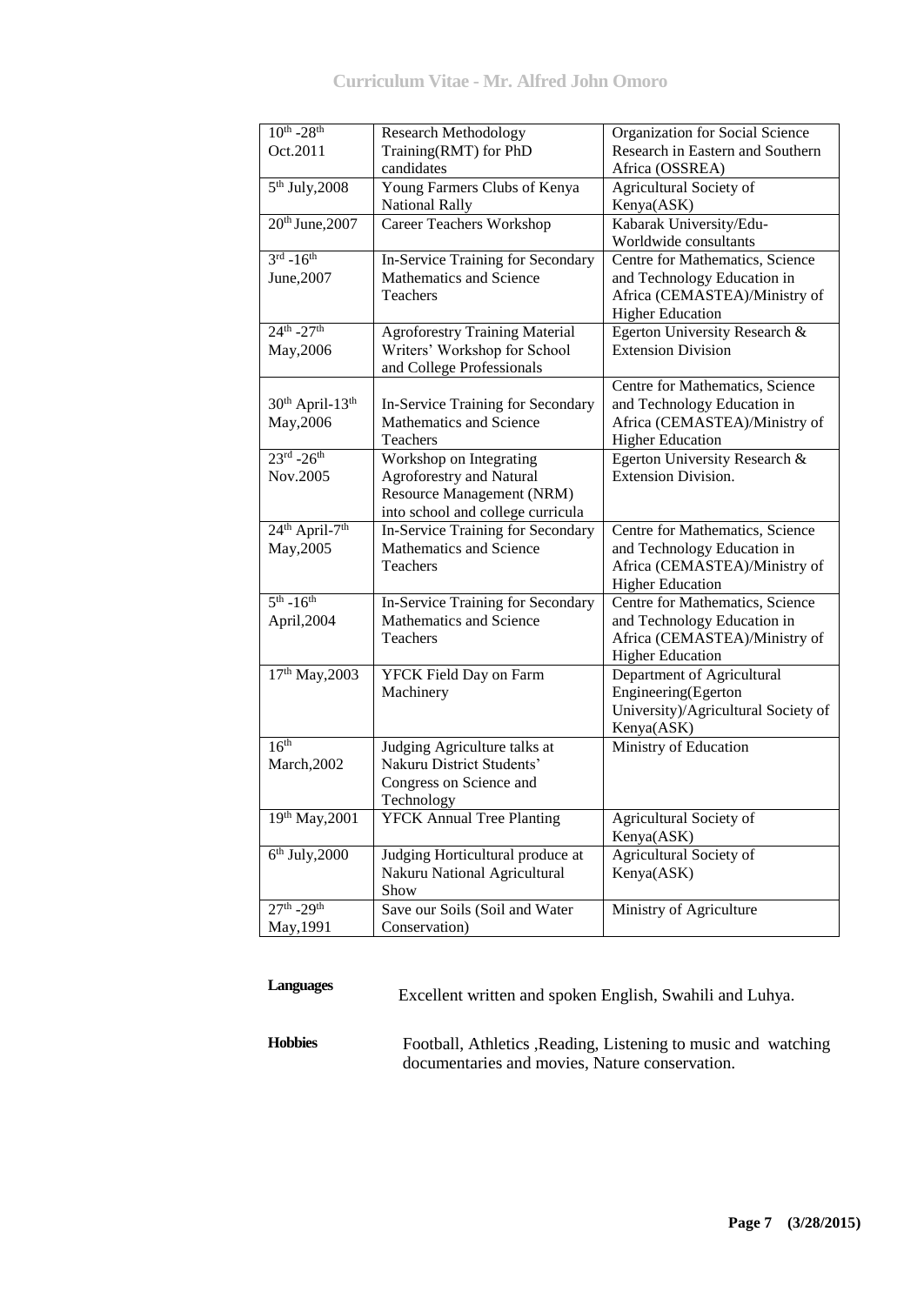## **MEMBERSHIPS**

- Committee on Funding for Teaching Practice/Field Attachment/Internship for both Joint Admissions Board (JAB) and Self Sponsored Students (SSP) students-Pwani University.
- **School of Education Representative to Scholarships and** Bursary Committee - Pwani University.
- Departmental Research, Seminars and Workshops-Curriculum, Instruction & Educational Technology Department- Pwani University.
- Departmental Curriculum Development Committee Curriculum, Instruction & Educational Technology Department-Pwani University.
- Agricultural Society of Kenya (ASK)
- Young Farmers Clubs of Kenya (YFCK)
- Kenya Agricultural Teachers Association (KATA)

#### **REFEREES**

#### **NAME TITLE/OCCUPATION**

| 1. Prof. Aggrey M. Sindabi | Professor, Department of Psychology, Counseling and<br>Educational Foundations, Egerton University,<br>P.O. Box 536-20115, Egerton.<br>Tel: +254 722749586.                                        |
|----------------------------|----------------------------------------------------------------------------------------------------------------------------------------------------------------------------------------------------|
| 2. Prof. Helen O. Mondoh   | Professor, Director, Quality Assurance, Pwani<br>University, P.O. Box 195-80108, Kilifi<br>Tel: +254 722756036                                                                                     |
| 3. Dr. Maurice O. Udoto    | Senior Lecturer/Chairman, Department of<br>Agricultural Education and Extension, Egerton<br>University, P.O.Box 536-20115, Egerton.<br>Tel: +254 722799468<br>Email: mudoto@yahoo.com              |
| 4. Dr. Sophia M. Ndethiu   | Lecturer/ Chairperson, Department of Educational<br>Communication and Technology, Kenyatta<br>University, P.O. Box 43844-00100, Nairobi.<br>Tel: +254 721419857.<br>Email: ndethiu.sophia@ku.ac.ke |